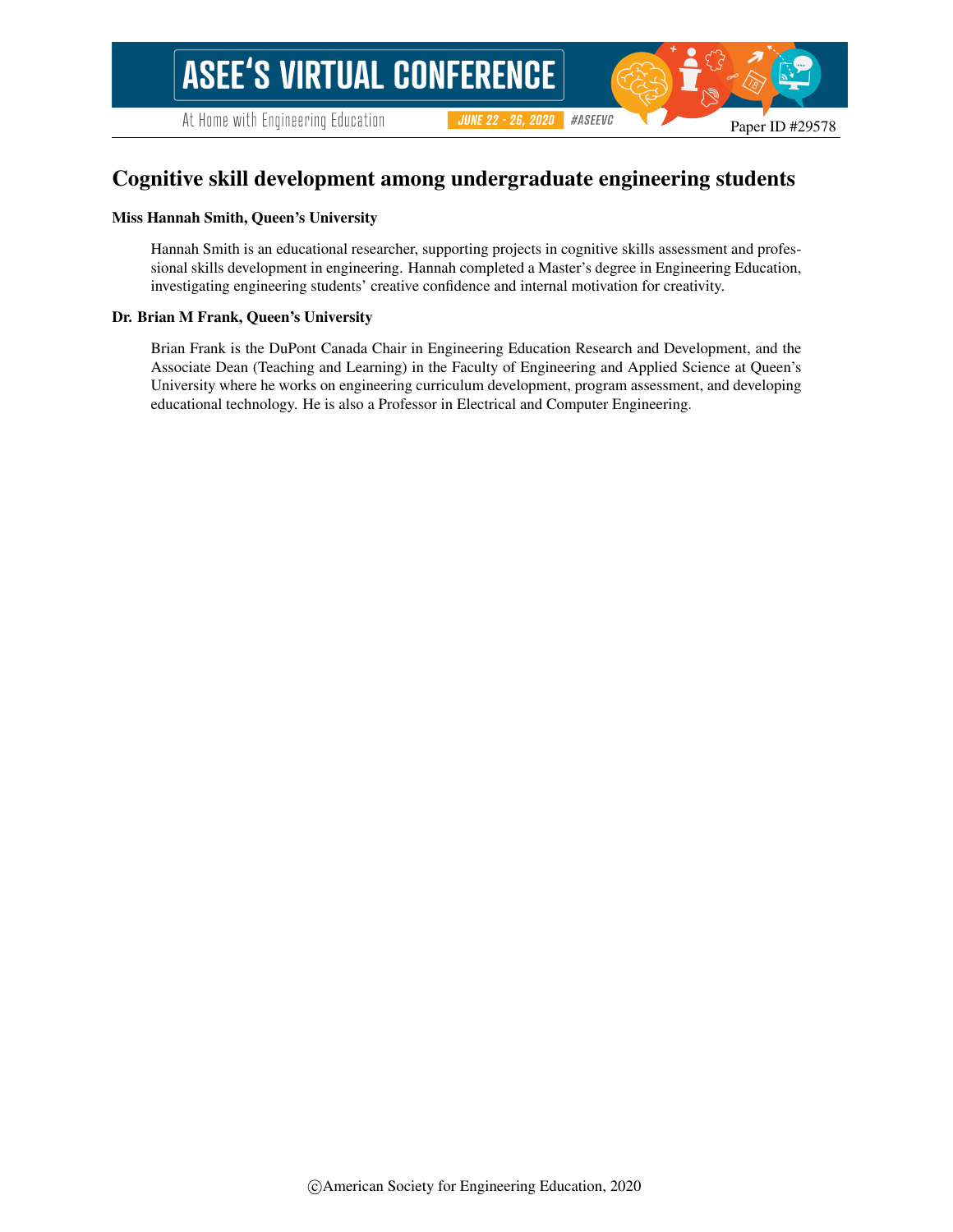# **Cognitive Skill Development Among Undergraduate Engineering Students**

#### **Abstract**

This research paper addresses assessment of numeracy and literacy among engineering students, which are core to problem solving and critical thinking, but challenging to consistently measure. The Essential Adult Skills Initiative (EASI) was a research project involving 20 Canadian postsecondary institutions, designed to measure the literacy, numeracy, and problem-solving skills of incoming and graduating college and university students the Education and Skills Online Assessment (ESO). At one participating institution, the ESO was administered over a two-year window in a cross-sectional approach to 112 first year and 65 fourth year engineering students. Statistically significant improvements were observed from first to fourth year in numeracy ( $W =$ 2634,  $p < 0.05$ ), and in literacy ( $W = 2743$ ,  $p > 0.05$ ). Of the fourth year participants, 38% received scores associated with trouble consistently performing critical written analysis, and 49% received scores associated with trouble consistently performing critical numerical analysis. Time spent on test was found to be correlated to final score ( $r = 0.35$ ,  $p < 0.001$ ). These results raise questions concerning the baseline skill level of some graduating engineering undergraduates, and when combined with prior literature also question adequacy of low-stakes standardized tests for measuring complex cognitive skills.

### **1 Introduction**

Both employers and students expect the post-secondary system to enhance and hone students' abilities, knowledge, and skillsets, ultimately enabling them to contribute productively in the workplace. Professional programs such as engineering are held to an even more exacting standard through program accreditation requirements. The Business Council of Canada [1] cites adequate literacy and numeracy, problem solving and critical thinking, effective communication skills, and resourcefulness and adaptability as the most required skills necessary for job success.

It is important to examine and measure these job-related skills directly, in order to assess growth and graduate preparedness for the workplace. Large-scale standardized assessments are attractive for wide scale use in the post-secondary context because of their relatively straightforward implementation and ability to benchmark between institutions and jurisdictions. This makes them a valuable tool to investigate the skill change of students' throughout their program of study. There are, however, challenges related to student motivation and alignment with disciplinary curriculum [2], [3], which will be discussed.

#### **2 Purpose**

**2.1 EASI project overview**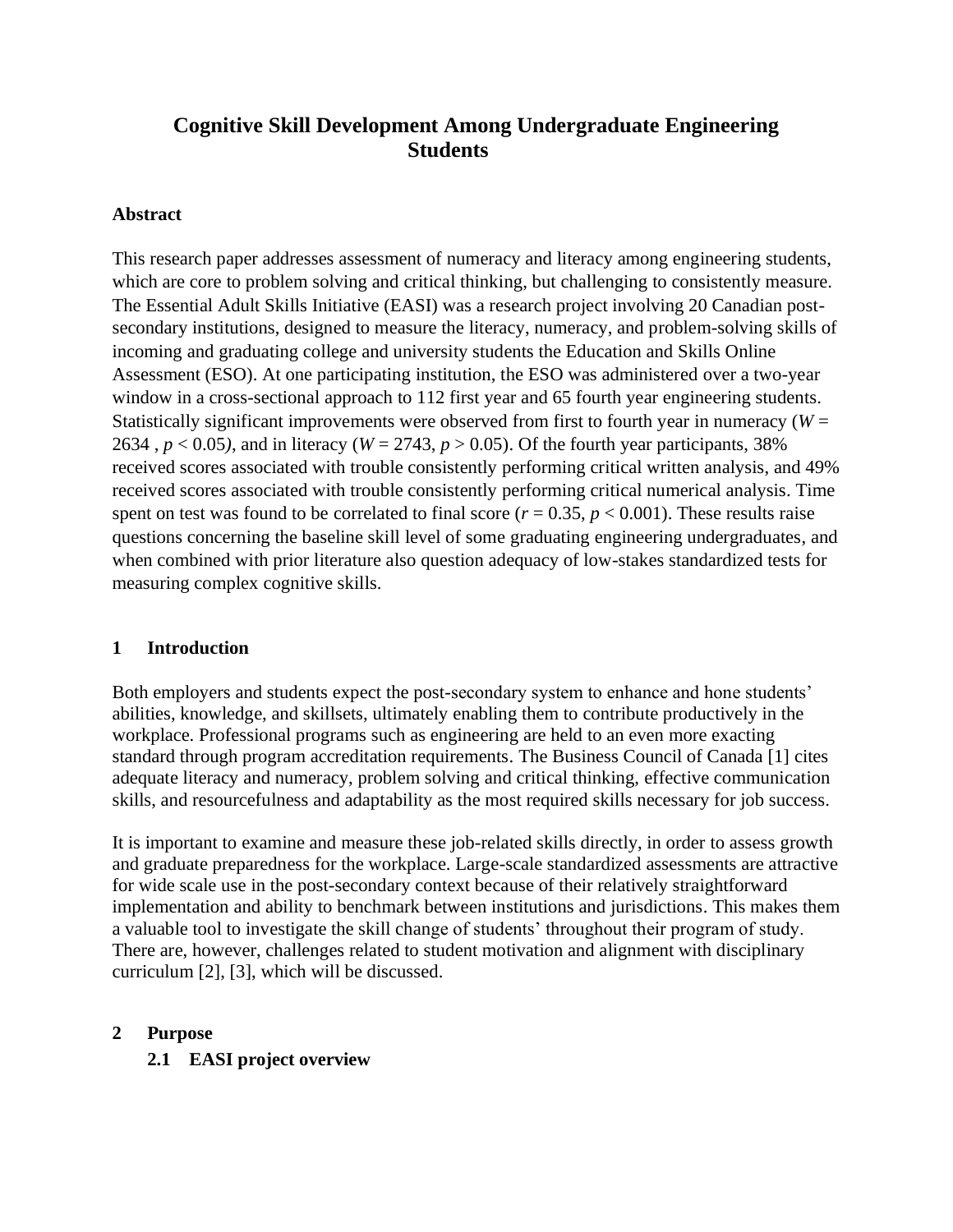The Essential Adult Skills Initiative (EASI) was a large-scale research project undertaken by the Higher Education Quality Council of Ontario (HEQCO) and 20 postsecondary partners in 2017- 2018. EASI was designed to measure the numeracy, literacy, and problem-solving skills of incoming and graduating college and university students in Ontario.

The central research goals of the larger project were: a) to determine the suitability of the Education and Skills Online (ESO) assessment to measure post-secondary students' literacy, numeracy, and problem-solving; b) to determine observable differences between incoming and graduating students' skillsets, and; c) to identify practical implications of implementing such a project in post-secondary institutions.

This paper details the results from the engineering program of a mid-size, research intensive university, one of the participating institutions in the EASI project. The following research questions will be addressed:

- 1. What, if any, are the observable differences between first and final year engineering students' literacy and numeracy?
	- a. How do these differences compare with the larger institutional sample, including students from other disciplines and programs?
	- b. How do these differences compare with the provincial university sample from the entirety of the EASI project?

## **3 Literature Review**

### **3.1 Graduate attributes and professional success**

Competency in mathematics, analysis and problem solving, and communication are skills demanded by engineering accreditation bodies worldwide (International Engineering Alliance, 2014). These skills are fundamental in the education of undergraduate engineering students and are recognized as key skills in industry [1], [4]–[6].

In a year long research project, the Royal Bank of Canada (RBC) analysed job openings and employee skillsets, projecting skills requirements of graduates in 2018-2021. They found that the strongest demand is, and will be, for foundational skills like communication, emotional intelligence, and analysis. Human skills such as active listening, speaking, and critical thinking were required in 100% of future positions, including STEM areas [7].

These findings are corroborated in the field of engineering by Passow and Passow [8], who identified the ABET competencies that undergraduate engineering programs should emphasize through a systematic literature review. They found problem solving, teamwork, and communications skills to be the most integral competencies to engineering practice, identifying that "technical competence is inseparably intertwined with effective collaboration" (pp. 491).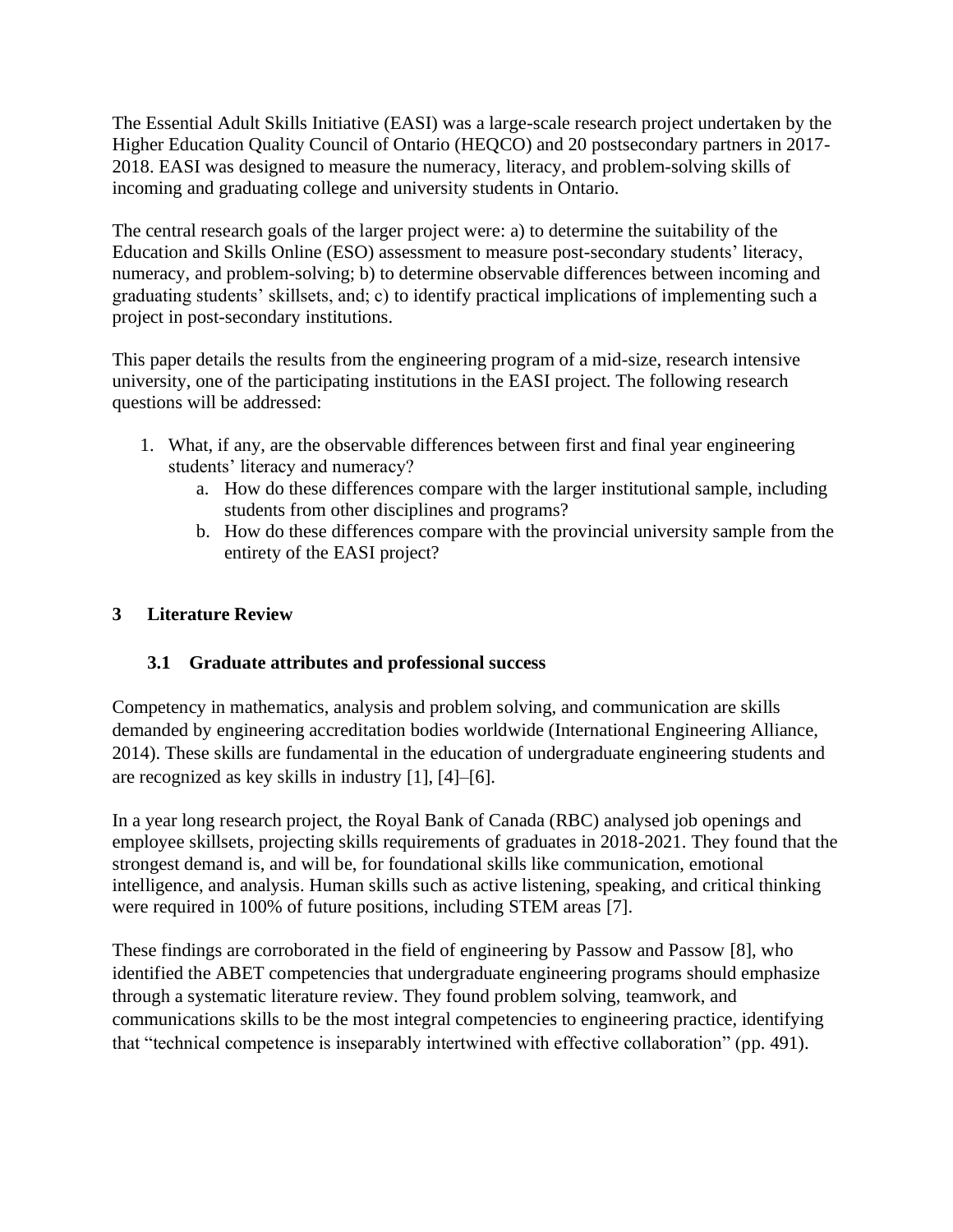## **3.2 University graduate performance for fundamental skills**

Several large studies by the Organization for Economic Cooperation and Development (OECD) have been undertaken to examine literacy and numeracy skills in adults, including the International Adult Literacy Survey (IALS) (1994-1998), and the Adult Literacy and Life Skills Survey (ALL) (2003 -2007) [9]. In 2011 and 2012, the Programme for the International Assessment of Adult Competences (PIAAC) was used in an OECD Survey of Adult Skills, showing that significant proportions of adults in OECD countries involved in the study had low levels of literacy and numeracy skills [10].

Canadian data from the PIAAC was further examined by Statistics Canada focusing on adults 25-65 who had attained a university degree [11]. In this sample, 27% had literacy skills in the lower range of the test (level 2 or below), and 32% displayed low skill level (level 2 or below) in numeracy. This proportion was higher for individuals who were born outside of Canada. Of the Canadian-born participants, numeracy levels were lower for females. For both literacy and numeracy, the lowest proportions of participants at level 2 or below were in those who had graduated from STEM programs, with 9% low literacy scorers and 12% low numeracy scorers.

The PIAAC has been used to evaluate the impact of schooling quality [12], and to determine skills shortages in under-employed and low-income adults [13], [14].

At the institutional level, many universities collect information internally about incoming students' math and literacy skills, but very few regularly test graduates for fundamental skills as well. Literacy or English proficiency levels are occasionally tested with an exam requirement before graduation, ensuring some level of graduate competency [15]. Numeracy levels, however, are not often tested through wide-ranging or standardized assessments [16].

## **3.3 Education and Skills Online (ESO) assessment**

Data for this study was collected using an internationally benchmarked standardized test, the Education and Skills Online (ESO) assessment. It is the commercial version of the PIAAC, developed by the Organization for Economic Co-operation and Development (OECD) and used in the 2011-2012 Survey of Adult Skills. This test was validated for populations between the ages of 16 and 65.

The ESO is comprised of three major components: a) Literacy and Numeracy (also called the Core Assessment); b) Problem Solving in Technology-Rich Environments (PS-TRE), and; c) a background questionnaire. It is an adaptive assessment tool, becoming easier or more difficult based on the participant's performance.

*The focus of the instrument is on real-world applications of literacy, numeracy, and problemsolving, looking at how effectively participants use these essential skills to engage in the [world](#page-4-0)  around them [17]. PIAAC and ESO definitions of the measured constructs are provided in* [Fig.](#page-4-0) *1*.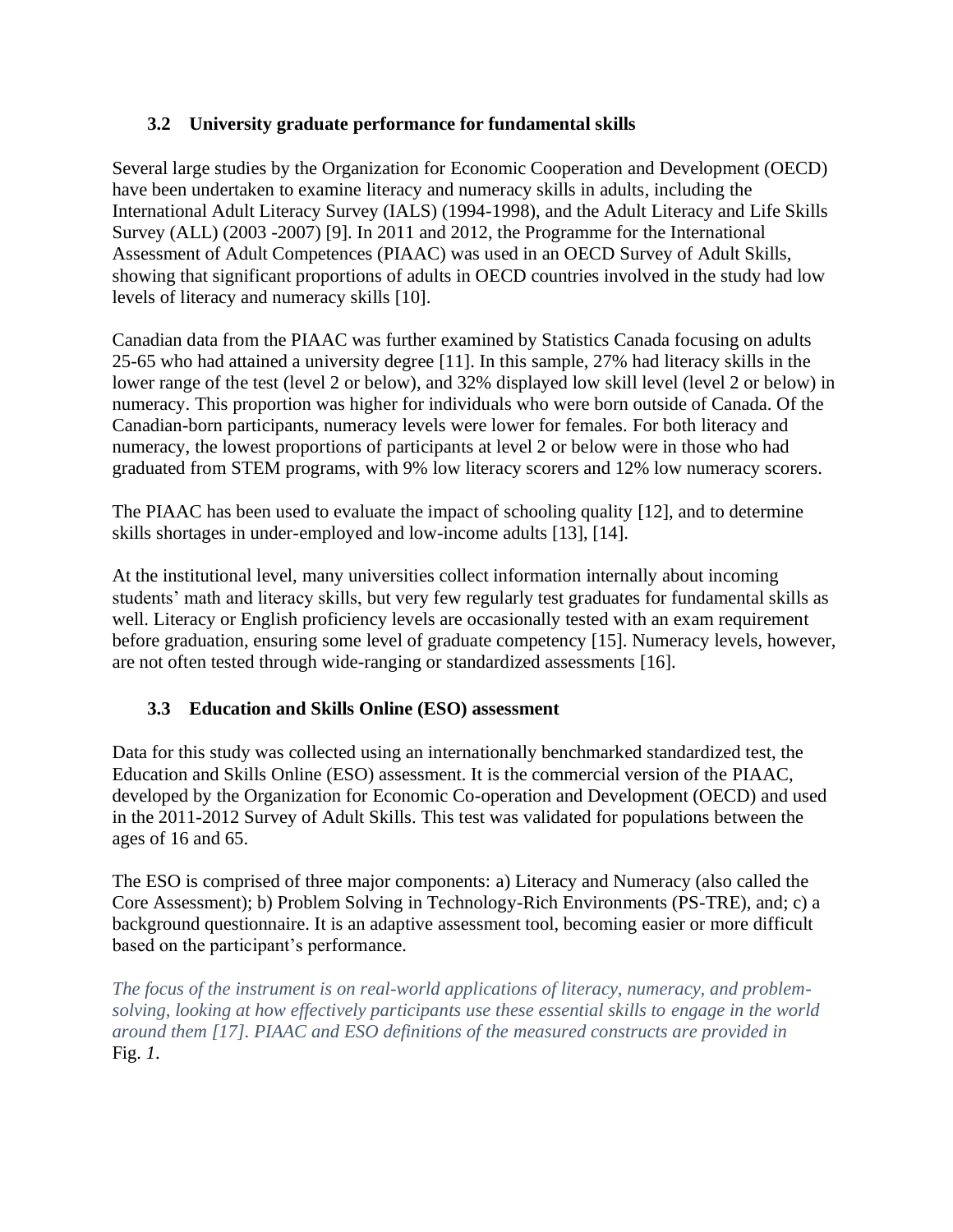

<span id="page-4-0"></span>Fig. 1. ESO definitions of measured constructs literacy, numeracy, and problem solving in technology-rich environments, adapted from Organization for Economic Cooperation and Development (2012), p. 20, 32, 47 .

Test-takers are provided with a numerical score for each major component of the ESO, rounded to the nearest 10 points. These raw scores are grouped into a series of levels (ranging from "Below Level 1" to "Level 4/5"), which can be used to describe and provide context for the skills of the participant. The ESO's literacy and numeracy components are scored on the same scale, with a separate scale to score the PS-TRE component. The scale of raw scores and corresponding proficiency levels for literacy and numeracy scores is shown in Fig. 2.



Fig. 2. ESO raw scores for literacy and numeracy, and corresponding proficiency levels.

The proficiency level system indicates the levels of complexity of the tasks that the test-taker can reliably and successfully solve [17]. This does not mean that level-descriptions fully describe the skillset of the participant and that they are incapable of completing higher level tasks; merely that even if a participant can successfully complete some tasks at a higher level, "the probability of consistently doing so is low" [19].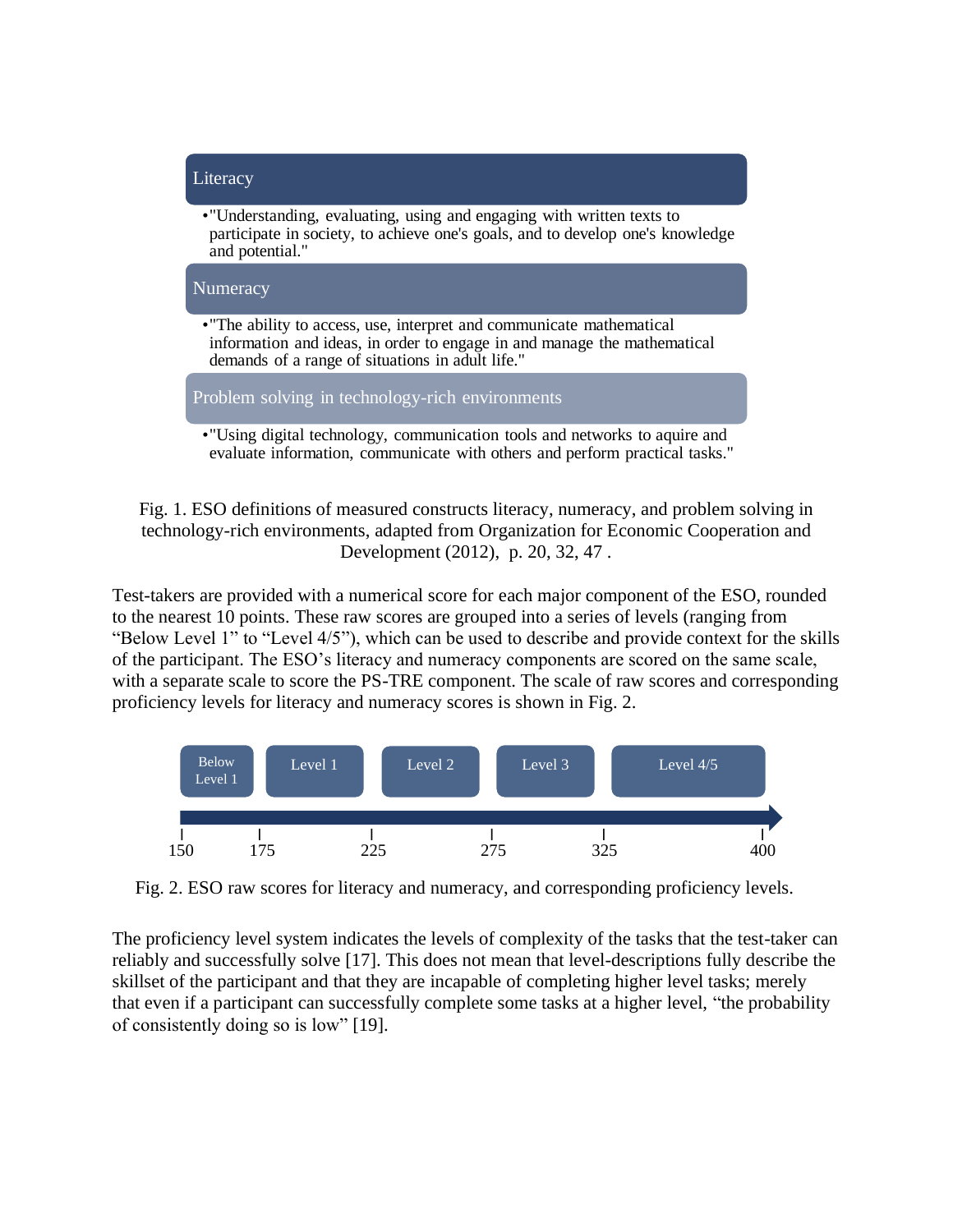## **4 Methods**

The EASI project tested eight Ontario universities in total, through a cross-sectional approach; first and final year students were tested in the 2017 fall semester. In total, 1040 first year and 1107 fourth year students were tested. Participation was voluntary, but incentivized by giving students access to their personalized ESO score report, and a \$10 Amazon gift card. A grand prize draw was also used to increase engagement, with participants entered into a pool to win one \$500 and four \$100 Amazon gift cards, per institution, per cohort.

General research board ethics approval was obtained at the institution prior to recruitment and testing.

## **4.1 Sampling**

574 students were tested, including 112 first year and 65 fourth year engineering students. Engineering students were recruited in two cohorts: Cohort A, comprised of first year engineering students in 2016; and Cohort B, comprised of first and fourth year students in 2017.

Cohort A was recruited face-to-face and provided with consent forms. First year students completed the ESO in-class during a mandatory engineering course, but only consenting student data was collected for research purposes.

Recruitment of Cohort B occurred through email, with an invitation to participate emailed to all first and fourth year students. An electronic letter of information and consent form was accessed through email link. Based on response numbers, further invitations were sent to attempt to increase participants.

The engineering sample represented approximately 11.8% of the engineering student population at the time of testing.

## **4.2 Analysis**

Data was filtered to moderate the effect of test effort on scores, resulting in the removal of 5 first year participants and 2 fourth year participants from the data pool. This is shown in further detail in 5.2.1 Time to Complete.

Data normality and homogeneity of variance was investigated, revealing non-normal distribution for literacy and numeracy sub-scores. Thus, Wilcoxon rank-sum tests were used to investigate differences between project year and demographic groups. If differences existed, Pearson's *r* was used to determine the magnitude of relationships, where values are: (a) negligible if less than 0.1; (b) of small effect if between 0.1 and 0.3; (c) of medium effect if between 0.3 and 0.5; and (d) of large effect if greater than 0.5 [20]. A 95% confidence interval was used for all inferential statistics.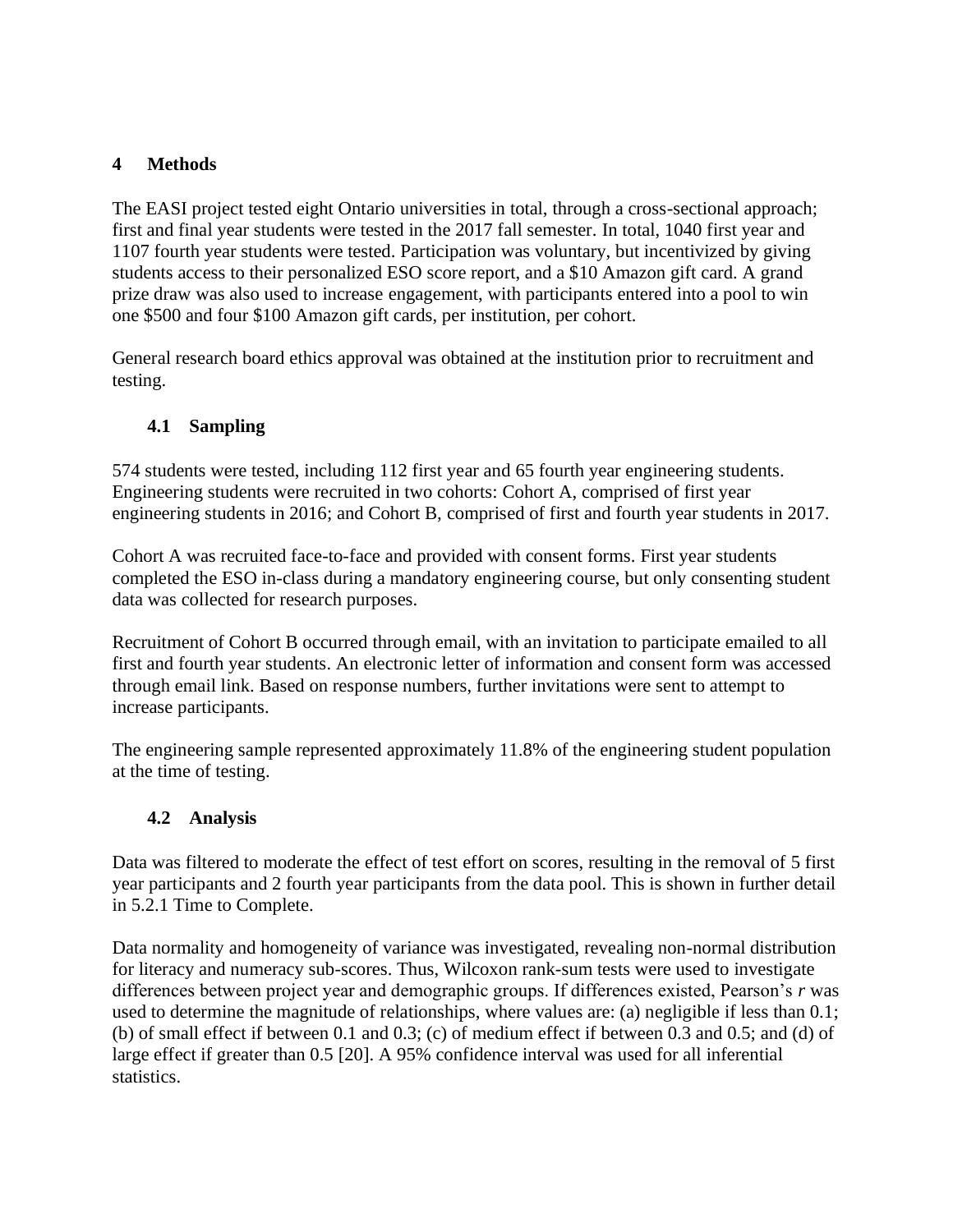Due to low levels of completion for the PS-TRE scores, only literacy and numeracy scores were analysed.

#### **5 Results and Analysis**

Results from descriptive and inferential statistical analysis is detailed below, highlighting group sizes, the relevance of test time, and growth in literacy and numeracy from first to fourth year,

#### **5.1 Descriptive Statistics**

Sample breakdown by demographic group for the filtered institutional engineering sample is shown in [TABLE](#page-6-0) I, examining percent makeup by year for gender and first language status (split into English native speakers and English as an Additional Language speakers (EAL). These descriptive statistics show the sample after filtering, as described in [5.2.1](#page-6-1) [Time to Complete](#page-6-1).

<span id="page-6-0"></span>

|        |     | FIRST AND FOURTH YEAR |                  |      |          |    |               |
|--------|-----|-----------------------|------------------|------|----------|----|---------------|
| Year   | n   | <b>Gender</b>         | $\boldsymbol{n}$ | %    | Language | n  | $\frac{6}{9}$ |
| First  | 107 | Male                  | 80               | 74.8 | English  | 86 | 80.4          |
|        |     | Female                | 27               | 25.2 | EAL      |    | 19.6          |
| Fourth | 63  | Male                  | 39               | 61.9 | English  | 50 | 79.4          |
|        |     | Female                | 24               | 38.1 | EAL      |    | 20.6          |

# TABLE I DEMOGRAPHIC STATISTICS FOR FILTERED ESO SAMPLE IN

### <span id="page-6-1"></span>**5.2 ESO Results**

#### 5.2.1 Time to Complete

Data exploration revealed some participants who exceeded 250 minutes to complete the core component of the ESO, more than four times the recommended duration for that portion of the assessment. These participant times were removed as outliers for the analysis of completion time and test score.

Time spent to complete the core component was found to be correlated to core score ( $r = 0.35$ ,  $p$ )  $< 0.001$ ), reinforcing the importance of student motivation and adequate time spent in obtaining reliable results in a low-stakes testing situation [21]. To combat this, data was filtered to eliminate students who completed the literacy and numeracy test components in less than one third of the 60 minute recommended completion time [22]. A slight decrease in correlation ( $r =$ 0.35 to  $r = 0.27$ ) between time to complete and core score was a result of the data filtering, as seen in [Fig.](#page-7-0) *3*.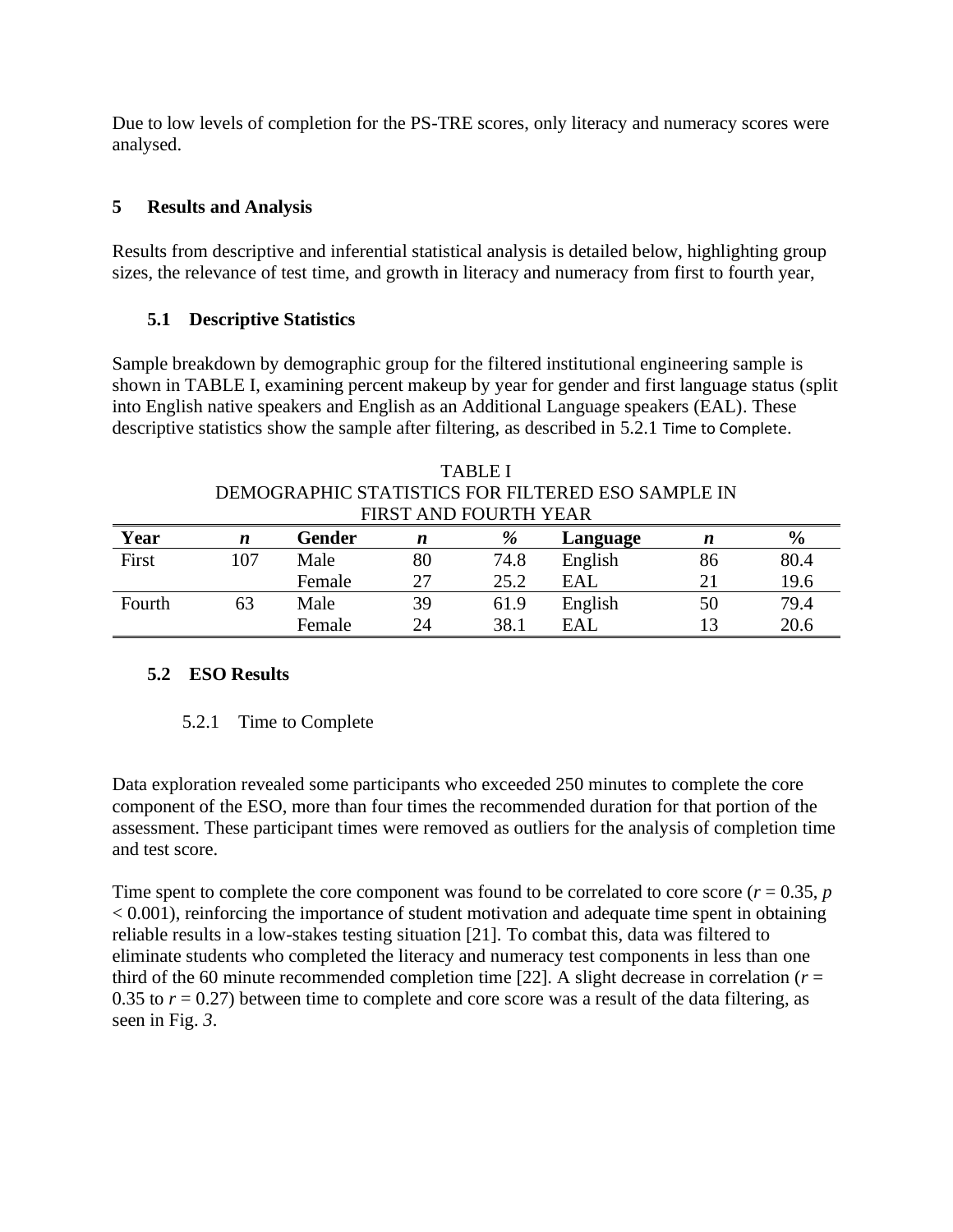

<span id="page-7-0"></span>Fig. 3. Core component vs time to complete for unfiltered (A) and filtered (B) dataset, with corresponding correlation coefficients (*r*).

5.2.2 Core Component Scores

Participants showed significant growth from first  $(M = 310)$  to fourth  $(M = 330)$  year in numeracy scores ( $W = 2364$ ,  $p < 0.01$ ), with small effect size ( $r = 0.26$ ). There was also significant growth in literacy scores between first ( $M = 320$ ) and fourth ( $M = 340$ ) year, ( $W = 2743$ ,  $p <$ 0.05,  $r = 0.25$ ).

Although increase was observed in both literacy and numeracy sub-scores, linear regression modeling showed that year of study was not a significant predictor of literacy scores  $(F(1,168)) =$ 3.575,  $p > 0.05$ ,  $R_2 = 0.02$ ). Year of study did, however, explain 5.6% of the variance in numeracy scores  $(F(1,168) = 10.1, p < 0.05)$ .

[Fig.](#page-8-0) *4* shows literacy and numeracy growth from first to fourth year. Gains can be observed from first to fourth year in both literacy and numeracy, but the 95% confidence interval about the median is very wide for fourth year literacy scores, likely due to smaller sample size and higher score dispersion than first year scores.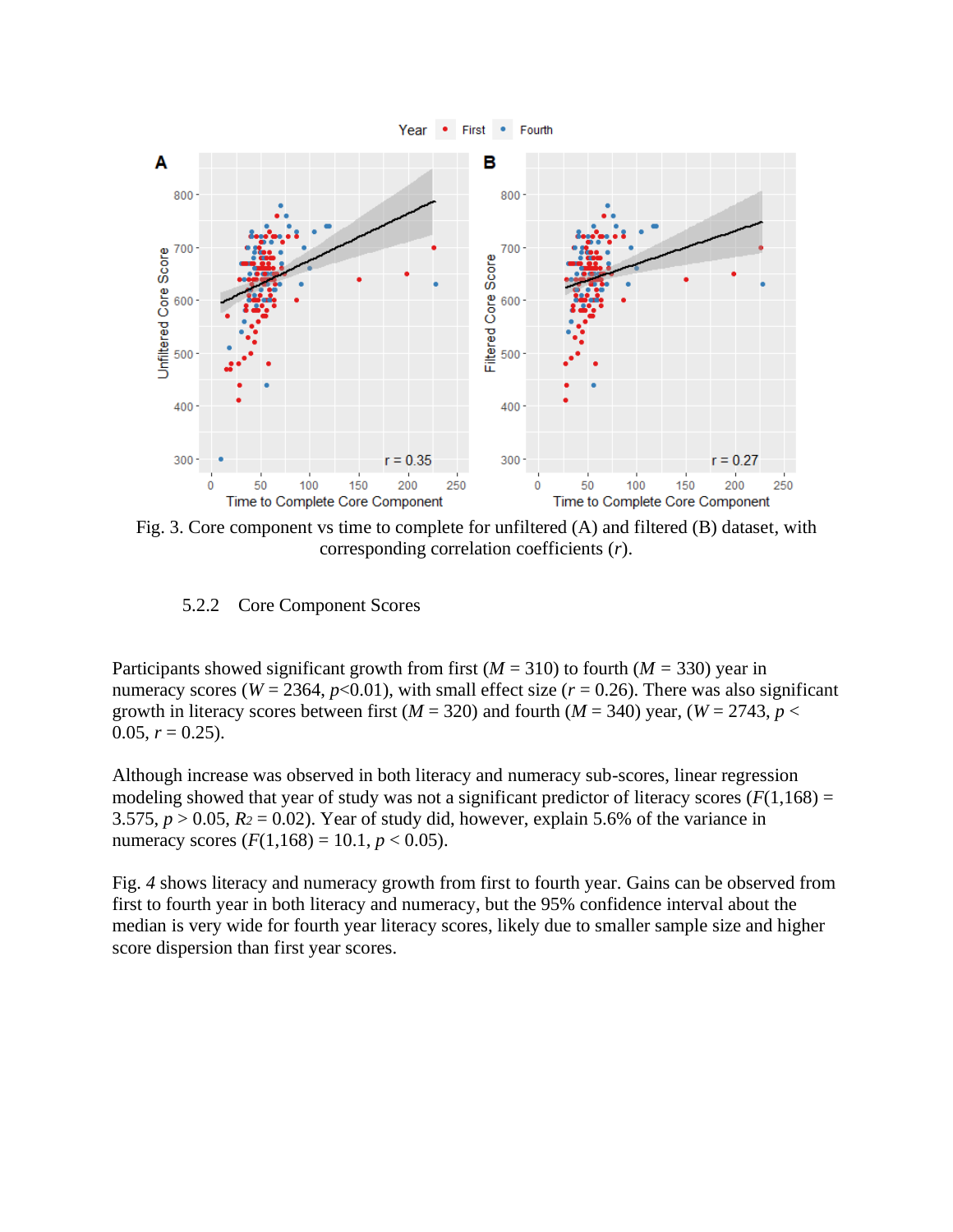

<span id="page-8-0"></span>Fig. 4. Literacy (A) and numeracy (B) scores for first and fourth year groups, with 95% confidence interval about the median and group sizes (*n*) in red.

The proficiency level breakdown for literacy and numeracy scores is shown in [Fig.](#page-9-0) *5* and [TABLE](#page-9-1) II. The majority of students in both first and fourth year scored in Levels 3 and 4/5. For literacy, this indicates that they are likely able to "handle tasks with multiple steps and multiple information sources", "evaluate the reliability of a source", and "handle some complex abstract or hypothetical information within a text" [23, pp. 27]

For numeracy, students scoring in Levels 3 and 4/5 are likely able to: "handle moderate amounts of competing or complex information"; "handle tasks requiring several steps", and; "apply number sense and spatial sense; recognize and work with mathematical relationships, patterns, and proportions…and [perform] basic analysis of data and statistics in texts, tables and graphs" [23, pp.29].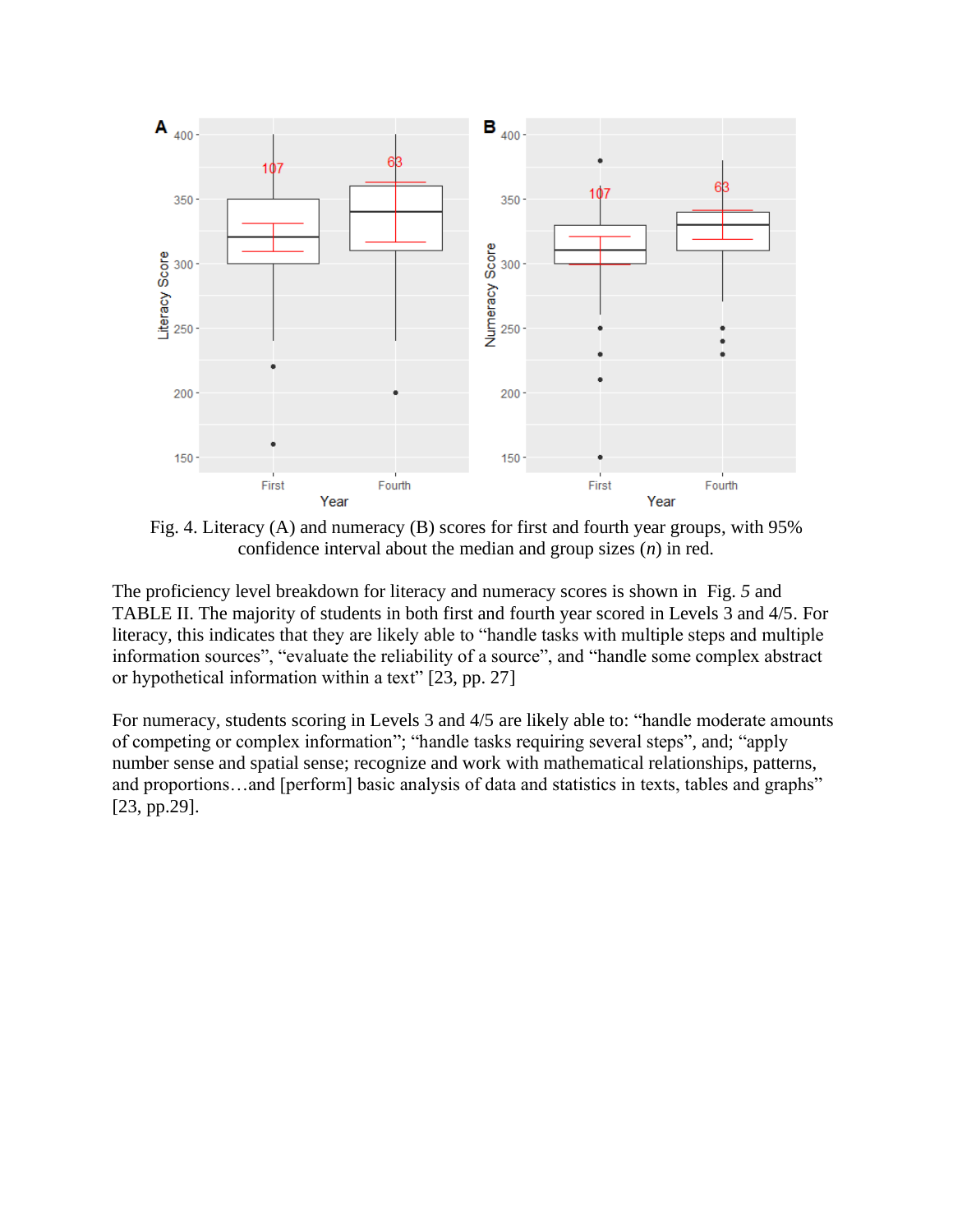

<span id="page-9-1"></span><span id="page-9-0"></span>Fig. 5. Literacy (A) and numeracy (B) levels for first and fourth year students.

| Year   | <b>Level</b>         | <b>Literacy</b> | <b>Numeracy</b> |
|--------|----------------------|-----------------|-----------------|
|        |                      | $\frac{0}{0}$   | $\frac{1}{2}$   |
| First  | <b>Below Level 1</b> | 0.9             | 0.9             |
|        | Level 1              | 0.9             | 0.9             |
|        | Level 2              | 12.2            | 8.4             |
|        | Level 3              | 36.5            | 60.8            |
|        | Level $4/5$          | 49.5            | 29.0            |
| Fourth | Below Level 1        | 0.0             | 0.0             |
|        | Level 1              | 1.6             | 0.0             |
|        | Level 2              | 4.8             | 6.3             |
|        | Level 3              | 31.7            | 42.9            |
|        | Level $4/5$          | 61.9            | 50.8            |

TABLE II LITERACY AND NUMERACY LEVEL PERCENTAGE BY YEAR

### 5.2.3 Demographics

Due to small group sizes, a two-way ANCOVA was used to examine the effects of gender and first language on literacy and numeracy scores, after controlling for year of study. There was no statistical significance difference for gender or for first language in either literacy or numeracy scores, nor was the interaction between the two variables significant. However, small group sizes (shown in Table 1) significantly reduce the statistical power of tests for demographic group effects ( $p < 0.8$ ), and these results should be interpreted with caution.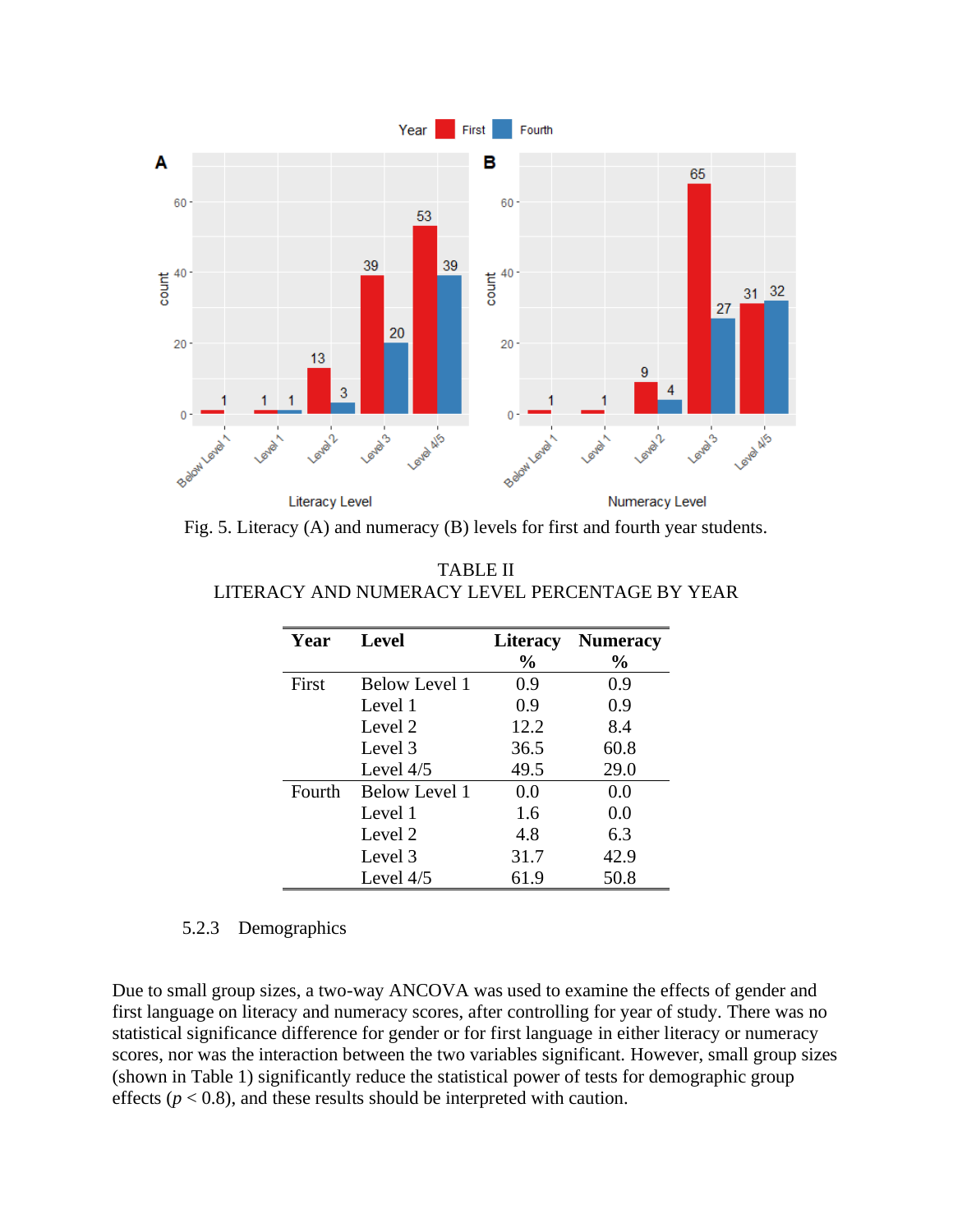#### **6 Discussion**

Results as they pertain to research questions are discussed below, focusing on: student gains in literacy and numeracy scores, a comparison of the engineering sample with a larger institutional sample, and a comparison of the institutional sample with provincial data. The impact of student effort on test achievement is also discussed, as are limitations in the research.

### **6.1 Literacy and Numeracy Gains**

First year students demonstrated higher level literacy skills than numeracy skills and made small gains in both literacy and numeracy from first to fourth year. However, year of study was not a significant predictor of literacy scores, suggesting that year study of participants has no effect on their final literacy score. This may be because of differing cohorts and could be addressed by investigating the confounding effect of grade point average on test scores – data that was not available for this project. Longitudinal study would also address this concern, ensuring that student ability did not vary by year of study.

The literacy levels of graduating students also call for further investigation, with the scores of approximately 38% of the test participants at level 3 or lower. Critical thinking and information analysis are important skills in the engineering profession [8], and according to the ESO test documentation [24], students who score a literacy level of 3 or lower may find it challenging to consistently "identify and filter out high volumes of competing or irrelevant information" within texts, or "handle complex, abstract or hypothetical information within and across multiple complex texts". This result adds to literature that remarks on the lack of literacy skills possessed by engineering undergraduates particularly [25], [26], and aligns with similar trends from other tests of cognitive skills among the same population [27].

Looking specifically at numeracy growth in undergraduates, the small gains from first to fourth are an encouraging sign. However, the numeracy level possessed by graduates is still cause for concern. Hango [11] indicates that the "lower range" for numeracy includes test-takers who score at a level 2 or below. In our sample, most students at both a first and fourth year level surpassed this, but we argue that even students at a level 3 are not demonstrating numerical skills that are expected of an engineer. A score of level 3 or lower in numeracy indicates that students may find it challenging to consistently perform and understand "analysis and complex reasoning about quantities and data; statistics and probability; spatial relationships; rates of change; proportions; and formulas" [23, pp. 29], all of which are fundamental skills required in the engineering profession. Indeed, most of these concepts are covered in first year undergraduate mathematics and statistics courses. These results suggest that half of the students in the sample may struggle to consistently perform these skills.

Yao [28] examined PIAAC data from the United States and the U.K., looking at individuals from age 25-65 with a college degree, and who are active workers ( $N = 2485$ ). That data shows that approximately 32% of engineering, manufacturing, and construction majors scored in the midrange of Level 3 or below in numeracy, while 41% scored in the mid-range of Level 3 or below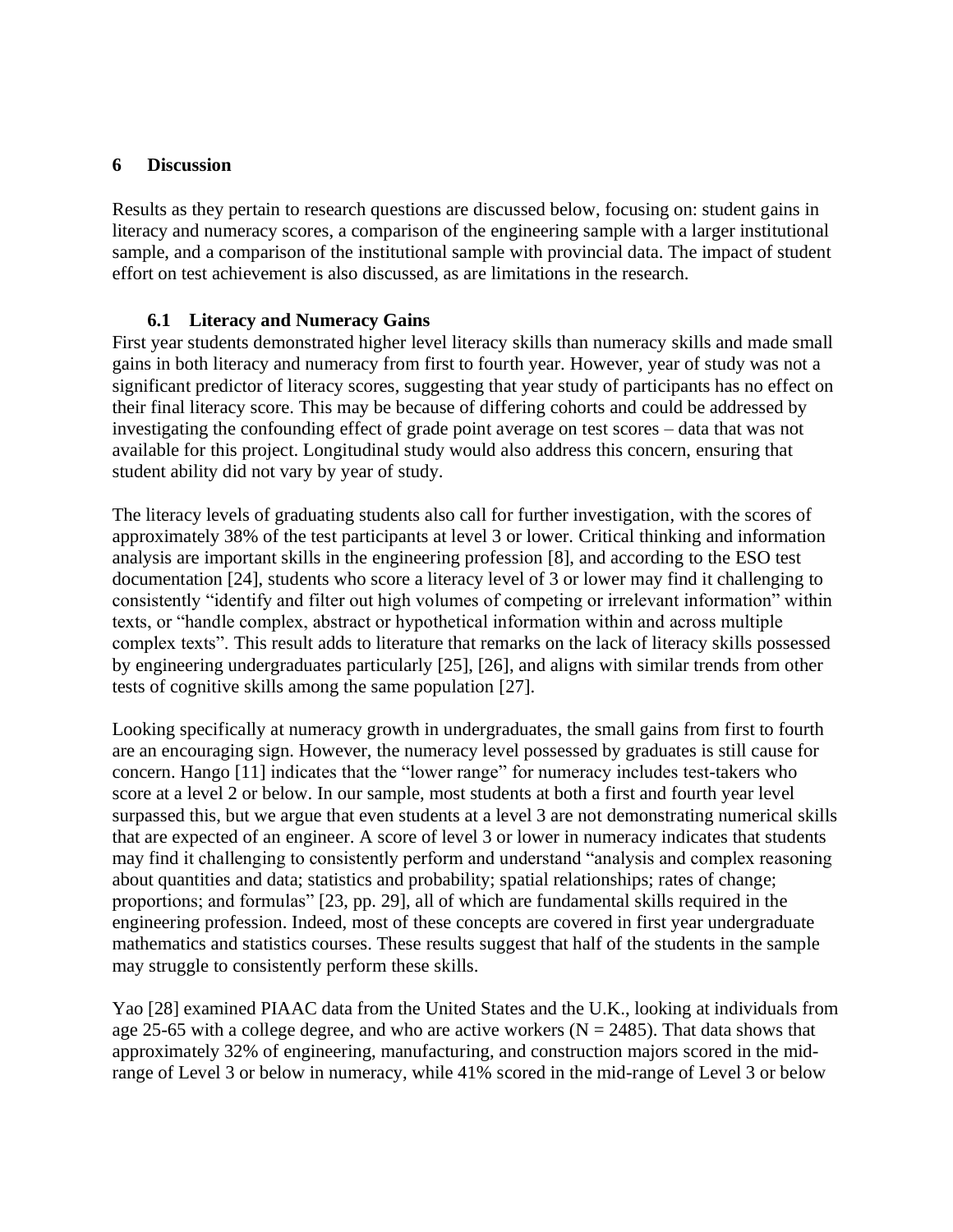in numeracy. This aligns with the findings in the study presented in this paper, suggesting that the prevalence of average engineering skillsets extends beyond one institution.

Employer feedback about graduating engineering students has identified communication skills as a weakness, which aligns with the significant number who fall at Level 3 or below in literacy. However, engineering students are generally perceived to have strong mathematical skills, and employers of engineering graduates have been satisfied with mathematical competence in the past [29]. It is possible that graduating students with poorer numeracy skills self-select out of traditional engineering roles, as a significant proportion of engineering graduates take on employment outside of traditional engineering.

## **6.2 Comparison with Larger Institutional and Provincial Samples**

The larger institutional sample included students from Commerce, Arts and Science, Computing, and Fine Art. Excluding students from engineering, this sample contained 200 first year students and 173 fourth year students. 48% of graduating students in the larger sample scored at a literacy level 3 or below, while 75% scored at or below level 3 in numeracy skills. In the engineeringonly sample, 38% and 49% of graduating students scored at or below level 3 for literacy and numeracy respectively. This suggests that, although the engineering sample performed well comparatively, there may be a larger problem with literacy and numeracy skills in graduating students. The literacy and numeracy skillsets required of graduates in other degree programs will differ, however, and should be considered when making recommendations.

Compared to the provincial EASI sample, the institutional sample of students performed slightly better in literacy and poorer in numeracy [23]. The provincial sample analysis was completed by institution rather than program, however, so direct comparison of engineering programs across the province is not possible. In general, these results suggest that most graduating students across faculties province-wide present average skillsets, with too few instances of the high-level baseline skills required in the engineering.

# **6.3 Time Spent on Test and Student Effort**

Student effort is known to be a significant predictor of performance on low-stakes tests [22]. During ESO testing, proctors observed that some students testing in-class clicked through questions toward the end of the test, reflecting decreasing effort. Results from the ESO showed a correlation between time spent on the core test components and final core score, suggesting that student effort did impact achievement.

However, previous work on PIAAC engagement suggests that the proportion of disengaged respondents from Canada with educational attainment greater than high school is less than 5% [30]. Only 4.2% of the students in this sample were filtered out because of low time spent on test, which aligns with this previous evaluation of disengaged respondents from a national sample of a similar demographic. To increase student effort, high-stakes authentic assessment for these skillsets may be beneficial [31], [32].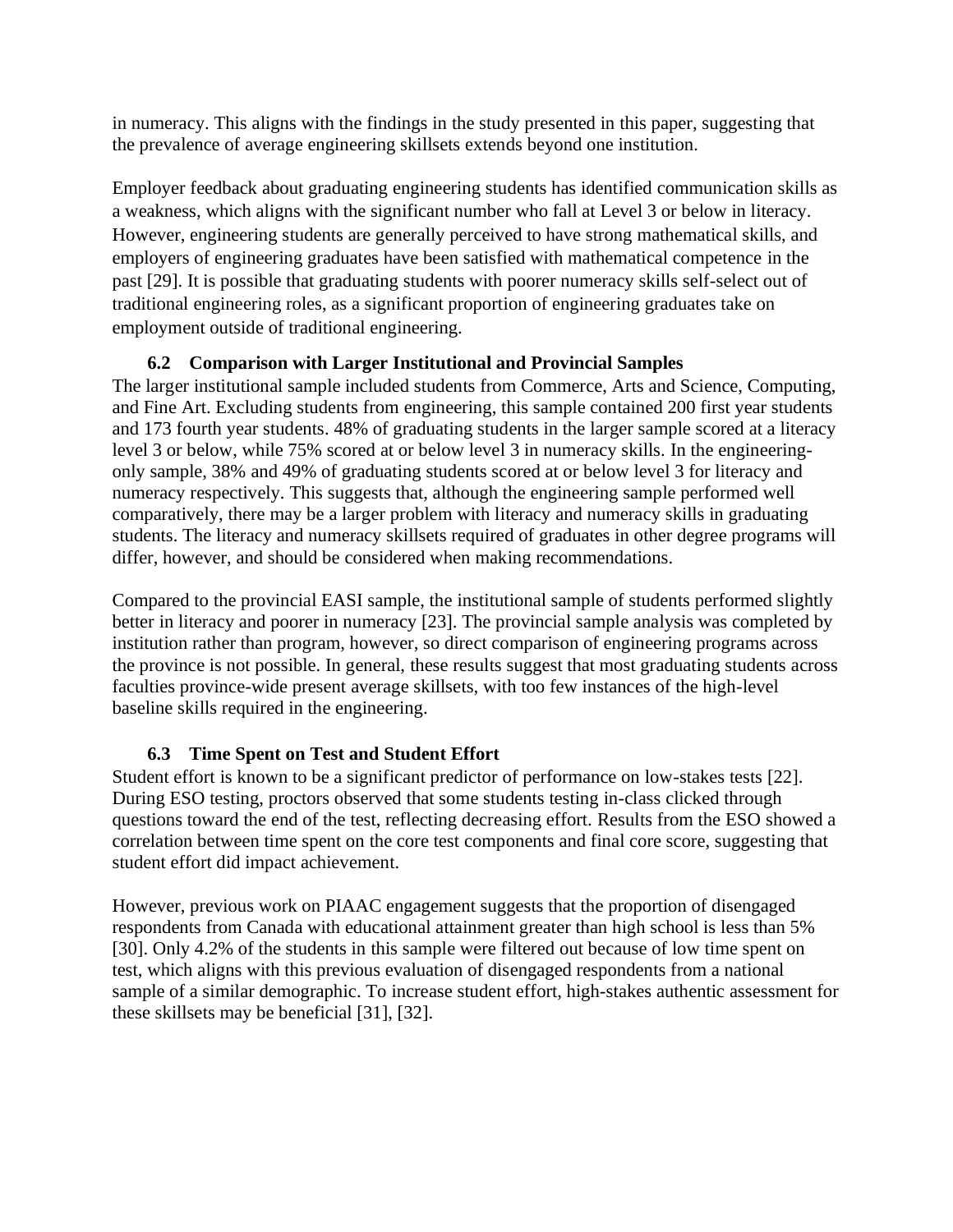#### **6.4 Limitations**

These results are based on a small sample with limited statistical power and should be treated with caution. The cross-sectional nature of data collection also introduces uncertainty about the cause of skill growth from year one to four, which could be moderated in future work through longitudinal study or inclusion of some general intelligence measure.

Testing also occurred in the fall semester of year four, and thus students did not have exposure to the entirety of the final year curriculum prior to testing. Thus, any literacy and numeracy skills taught in final year curriculum are not considered in these results.

### **7 Conclusions**

Two recommendations arise from this work. Firstly, the results raise questions about the baseline skill level of some graduating engineering undergraduates. Any deficiency in foundational numerical and literacy skills would pose significant challenges for graduates entering the workforce. More investigation into baseline proficiency is called for, to ensure that graduates can contribute consistently in a professional engineering environment.

Secondly, this work reinforces that low-stakes standardized tests are subject to issues of student motivation and correlation of performance with time spent. Although a low percentile of loweffort participants was observed in this sample, a significant correlation was found between time spent on test and student achievement. When combined with other literature, this suggests supports the recommendation for developing domain-specific assessments for literacy and numeracy skills [33].

## **8 Acknowledgements**

The work in this paper was supported by the Higher Education Council of Ontario (HEQCO), and the DuPont Canada Chair in Engineering Education and Development. The study was approved by the General Research Ethics Board of Queen's University.

## **References**

- [1] Business Council of Canada, "Navigating change: 2018 Business Council Skills Survey," 2018.
- [2] T. W. Banta and G. R. Pike, "Making the case against one more time," in *The Seven Red Herrings about Standardized Assessments in Higher Education*, Champaign, IL: National Institute for Learning Outcomes Assessment, 2012, pp. 24–30.
- [3] International Engineering Alliance, "Celebrating international engineering education standards and recognition," Washington, 2014.
- [4] S. Borwein, "The great skills divide: A review of the literature," Toronto, Ontario, 2014.
- [5] National Association of Colleges and Employers, "Career Readiness Competencies: Employer Survey Results," 2014. [Online]. Available: https://www.naceweb.org/knowledge/career-readiness-employer-survey-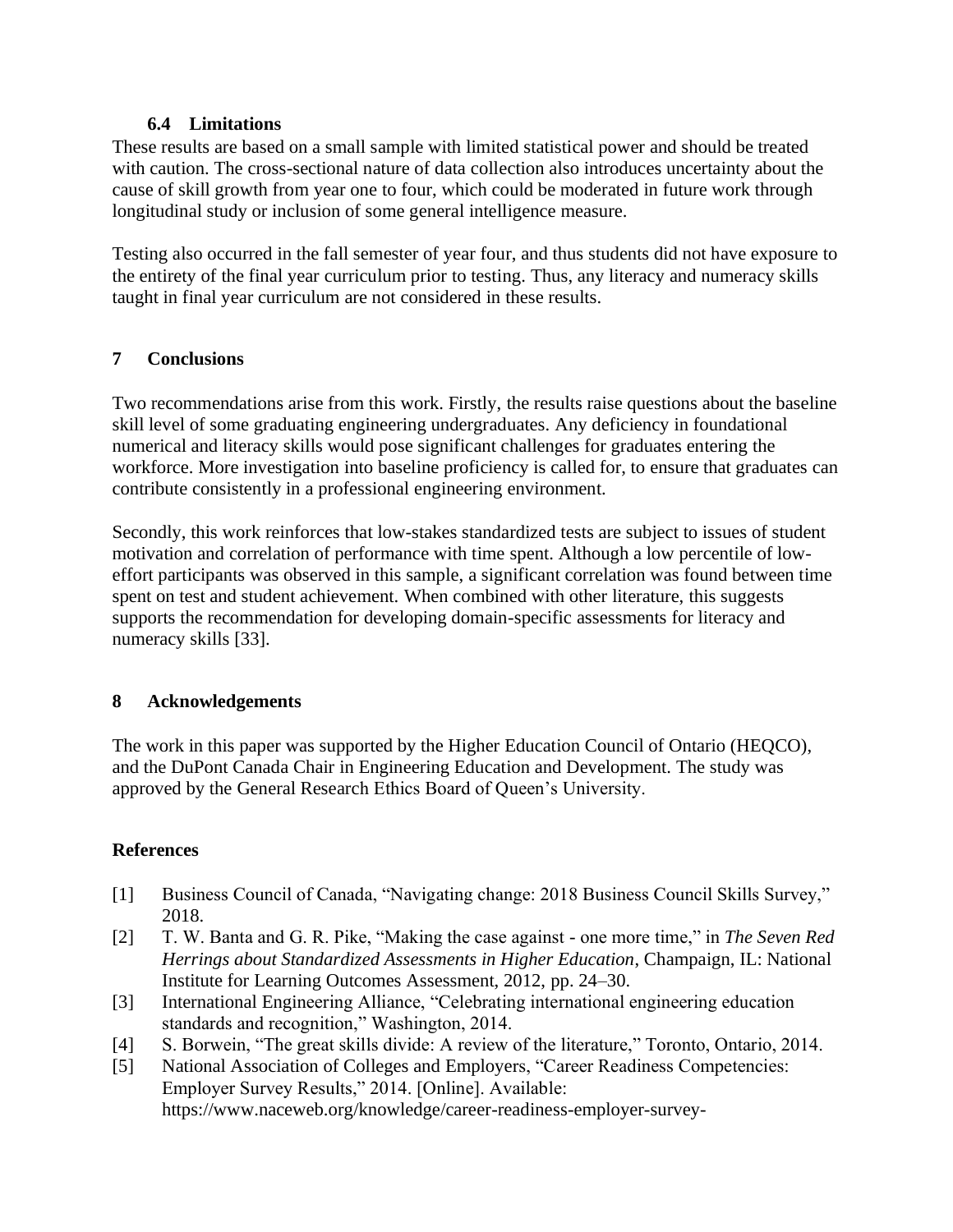results.aspx?terms=employer survey skills. [Accessed: 07-Aug-2019].

- [6] J. Trevelyan, "Reconstructing engineering from practice," *Eng. Stud.*, vol. 2, no. 3, pp. 175–195, 2010.
- [7] Royal Bank of Canada, "Humans wanted: How Canadian youth can thrive in the age of disruption," 2018.
- [8] H. J. Passow and C. H. Passow, "What Competencies Should Undergraduate Engineering Programs Emphasize? A Systematic Review," *J. Eng. Educ.*, vol. 106, no. 3, pp. 475–526, Jul. 2017.
- [9] H. C. Windisch, "Adults with low literacy and numeracy skills: A literature review on policy interventions," 2015.
- [10] OECD, *Skilled for Life? Key Findings from the Survey of Adult Skills*. Paris: OECD Publishing, 2013.
- [11] D. Hango, "University graduates with lower levels of literacy and numeracy skills," 2014.
- [12] J. E. Gustafsson, "Lasting effects of quality of schooling: Evidence from PISA and PIAAC," *Intelligence*, vol. 57, pp. 66–72, Jul. 2016.
- [13] A. Grotlüschen, K. Buddeberg, A. Redmer, H. Ansen, and J. Dannath, "Vulnerable subgroups and numeracy practices: How poverty, debt, and unemployment relate to everyday numeracy practices," *Adult Educ. Q.*, vol. 69, no. 4, pp. 251–270, 2019.
- [14] N. Center for Education Statistics, "Skills of U.S. Unemployed, Young, and Older Adults in Sharper Focus: Results From the Program for the International Assessment of Adult Competencies (PIAAC) 2012/2014 First Look," Washington, DC, 2016.
- [15] N. Dion and V. Maldonado, "Making the Grade? Troubling Trends in Postsecondary Student Literacy," Toronto, Ontario, 2013.
- [16] N. Dion, "Emphasizing numeracy as an essential skill," Toronto, Ontario, 2014.
- [17] Organization for Economic Cooperation and Development, *The survey of adult skills: Reader's companion*, 2nd ed. Paris: OECD Publishing, 2016.
- [18] Organization for Economic Cooperation and Development, *Literacy, numeracy and problem solving in technology-rich environments: Framework for the OECD Survey of Adult Skills*. Paris: OECD Publishing, 2012.
- [19] Council of Ministers of Education Canada, "About PIAAC: Frequently asked questions."
- [20] A. Field, J. Miles, and Z. Field, *Discovering Statistics Using R*. London: SAGE Publications Ltd, 2012.
- [21] N. Simper, B. Frank, J. Kaupp, N. Mulligan, and J. Scott, "Comparison of standardized assessment methods: logistics, costs, incentives and use of data," *Assess. Eval. High. Educ.*, vol. 44, no. 6, pp. 821–834, Aug. 2019.
- [22] Y. Attali, "Effort in low-stakes assessments: What does it take to perform as well in a high stakes setting?," *Educ. Psychol. Meas.*, vol. 76, no. 6, pp. 1045–1058, 2016.
- [23] H. P. Weingarten, S. Brumwell, K. Chatoor, and L. Hudak, "Measuring essential skills of postsecondary students: Final report of the Essential Adult Skills Initiative," Toronto, Ontario, 2018.
- [24] Organization for Economic Cooperation and Development, "Education and Skills Online Assessment Information."
- [25] S. Conrad, "A Comparison of Practitioner and Student Writing in Civil Engineering," *J. Eng. Educ.*, vol. 106, no. 2, pp. 191–217, Apr. 2017.
- [26] S. A. Male, M. B. Bush, and E. S. Chapman, "Perceptions of Competency Deficiencies in Engineering Graduates," *Australas. J. Eng. Educ.*, vol. 16, no. 1, pp. 55–68, Jan. 2010.